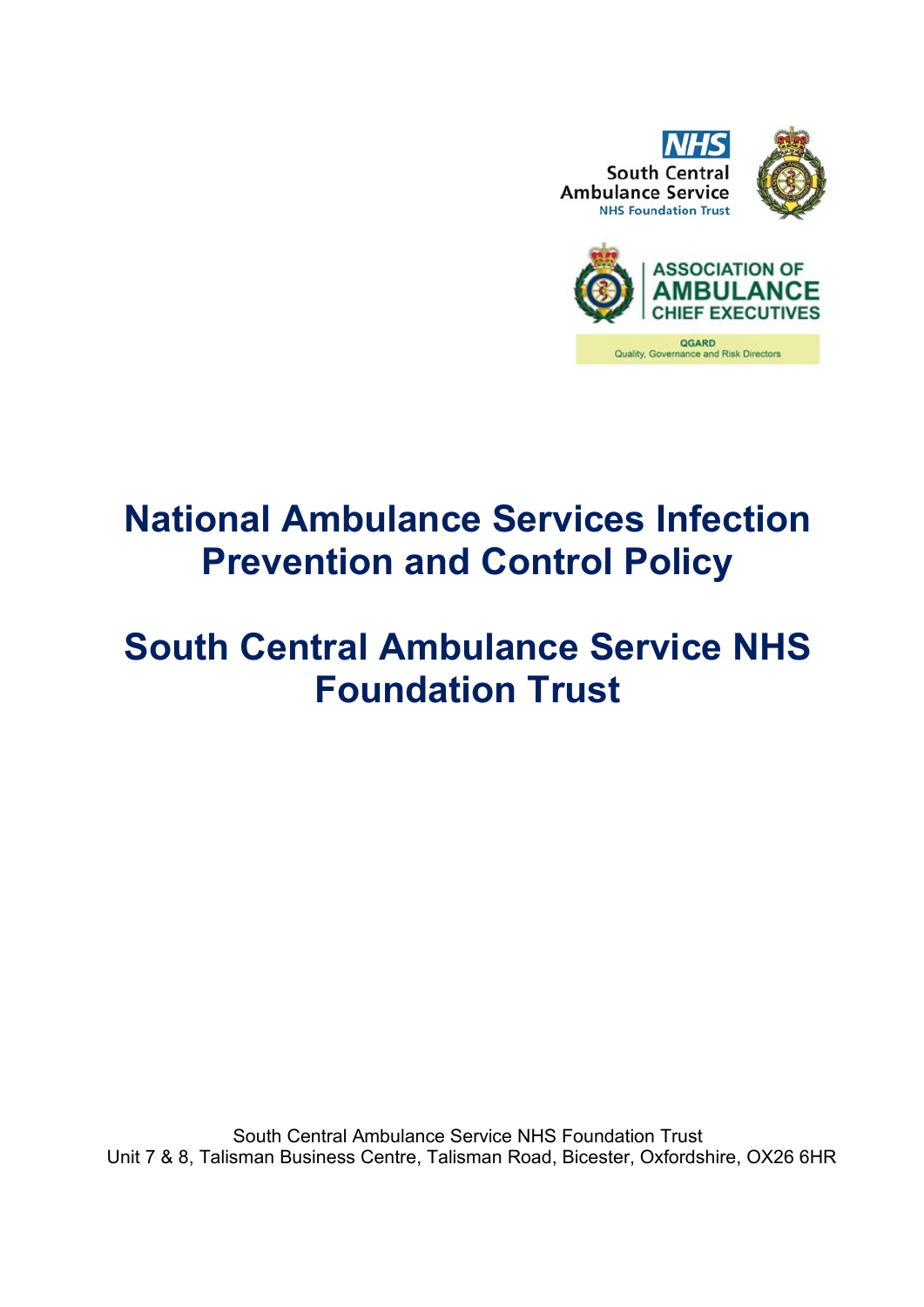#### <span id="page-1-0"></span>**DOCUMENT INFORMATION**

| Recommended by                | National Ambulance Service IPC Group |
|-------------------------------|--------------------------------------|
| Approved by                   | <b>Patient Safety Group</b>          |
| Approval date                 | 7 <sup>th</sup> October 2021         |
| Version number                | 1.0                                  |
| Review date                   | October 2022                         |
| Responsible Director          | Jane Campbell                        |
| Responsible Manager (Sponsor) | Debbie Marrs                         |
| For use by                    | All SCAS employees                   |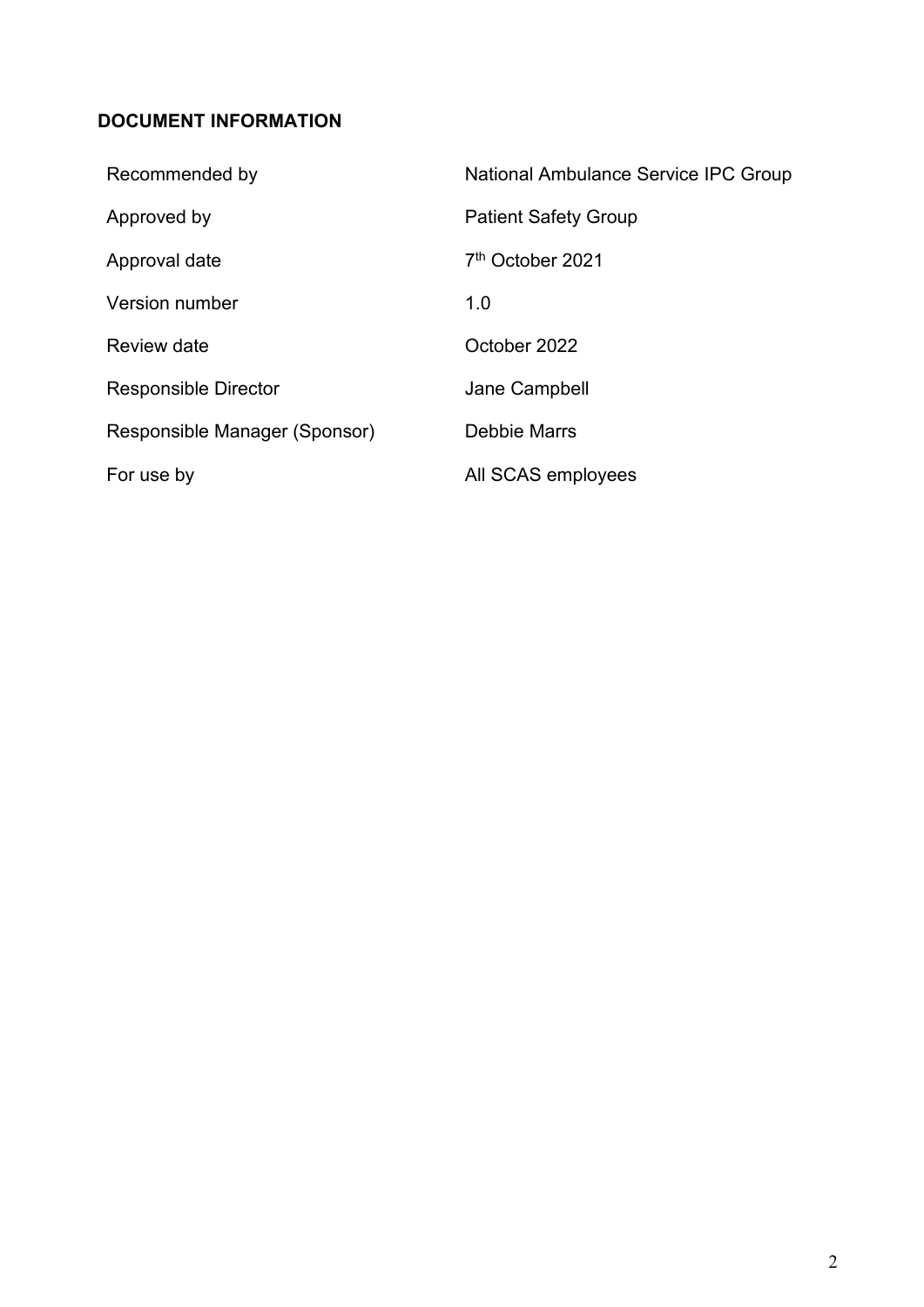### **Change record form**

| Version           | 1.0                                    |
|-------------------|----------------------------------------|
| Date of Change    | October 2021                           |
| Date of release   |                                        |
| Changed by        | <b>Claire Ward-Jackson</b>             |
| Reason for change | First issue to replace 2018 IPC policy |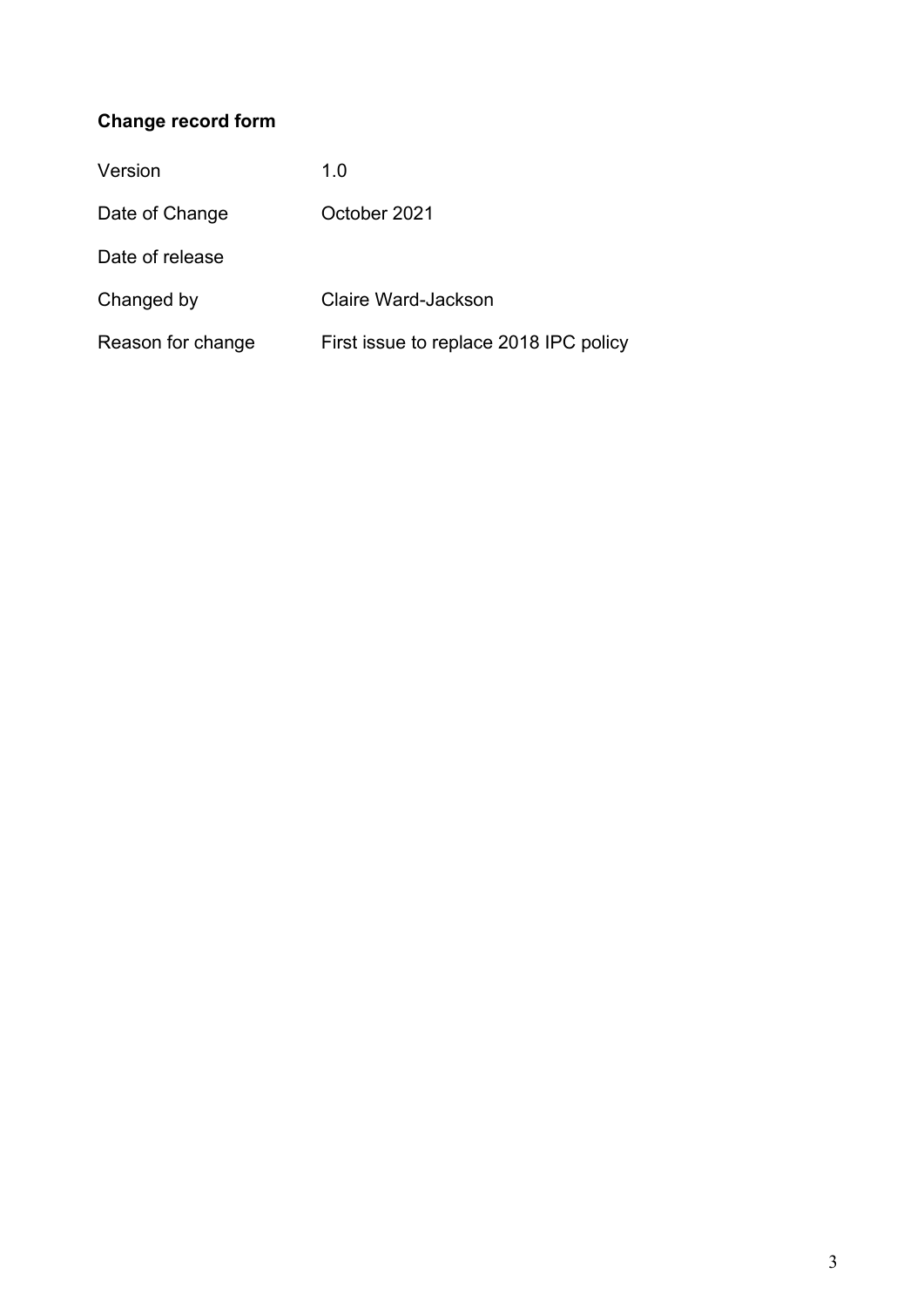## **Infection Prevention and Control Policy**

### **Contents**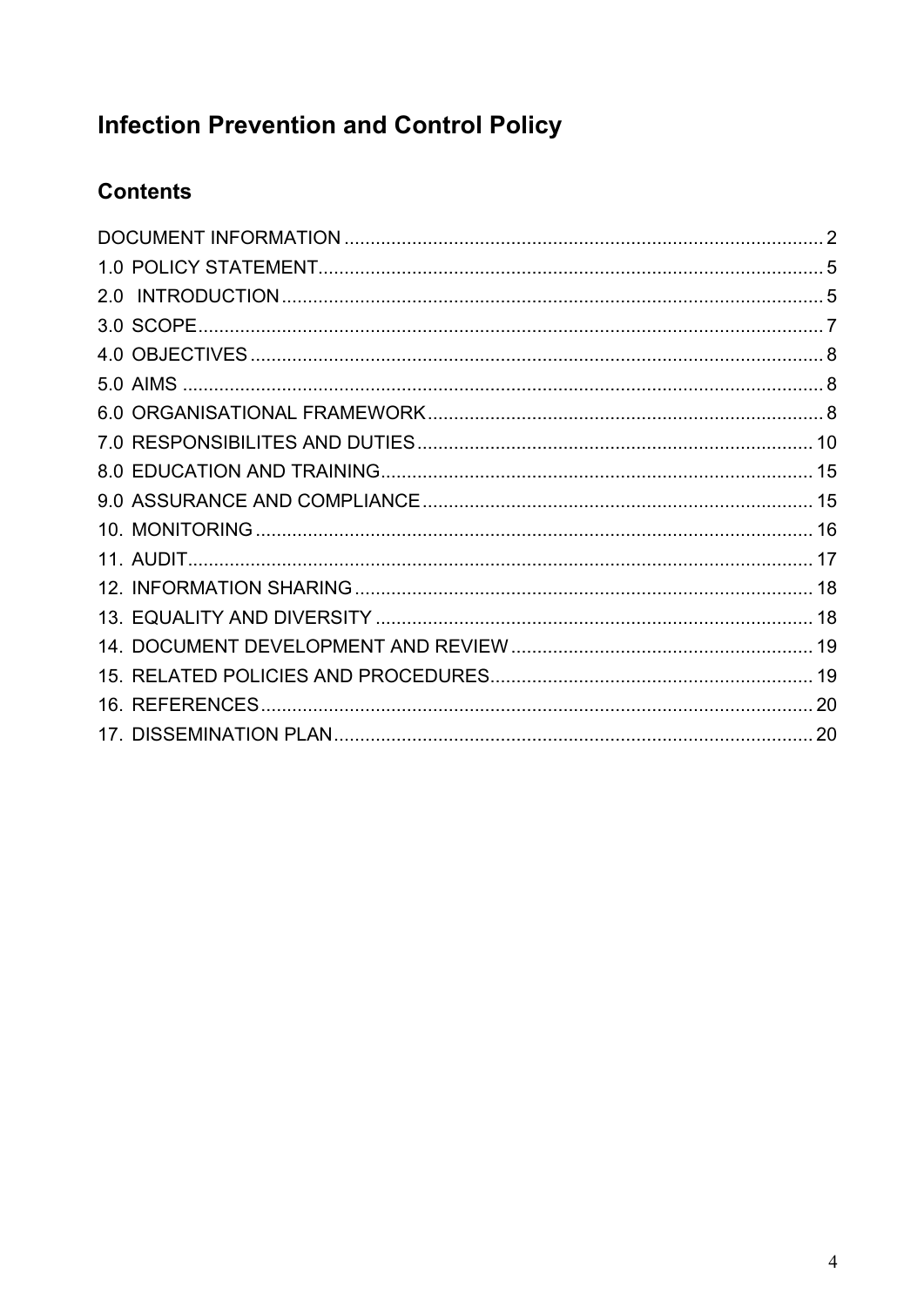#### <span id="page-4-0"></span>**1.0 POLICY STATEMENT**

The South Central Ambulance Service NHS Foundation Trust (hereafter referred to as 'the Trust') is committed to promoting the highest standards of infection, prevention and control to ensure that appropriate measures are in place within the Trust to reduce the risk of acquired infections and therefore increase the safety of our patients, staff and the public.

The Trust Board is fully committed to addressing the risks of healthcare associated infection and serious communicable diseases, through a policy aimed at dealing proactively with the outcomes and continually developing safer working practices.

The Trust recognises that the Health and Social Care Act (2008) Code of Practice on the prevention and control of infections and related guidance (updated 2015) introduced a statutory duty on NHS organisations to observe the provisions of the Code. As a result, the Trust Board regularly reviews its arrangements and assures that it has suitable systems and arrangements in place to ensure that the Code is being observed within the Trust.

Although the Trust does not directly contribute to the National HCAI performance and quality monitoring data collection for *Methicillin Resistant Staphylococcus Aureus* (MRSA) infections, *Clostridioides difficile (C.Diff)* and gram-negative blood stream infections we are fully committed to reducing all HCAI. All IPC procedures reflect this aim to have a zero tolerance to preventable HCAI.

The Trust actively investigates all HCAI reported by other health organisations and an actively engages with the processes for HCAI and Infection Prevention and Control (IPC) as members of IPC health groups across the region. This includes involvement in post infection review and incident control team meetings (for outbreaks).

The Trust acknowledges that the provision of appropriate training is central to the achievement of this aim.

This document applies to all employees of the Trust with active lead from managers at all levels to ensure that infection prevention and control is a fundamental part of the total approach to quality, quality improvement and patient safety.

This policy will also be shared with external stakeholders, third party providers and volunteers.

| Signed by:         | <b>Signature</b> | Date |
|--------------------|------------------|------|
| <b>AACE Chair</b>  |                  |      |
| <b>QGARD Chair</b> |                  |      |
| <b>Trust CEO</b>   |                  |      |
| <b>Trust DIPC</b>  |                  |      |

#### <span id="page-4-1"></span>**2.0 INTRODUCTION**

The purpose of the Trust Infection, Prevention and Control Policy is to minimise the risks associated with the infectious diseases and to provide the Trust Board with an effective approach towards providing a safe, clean environment which is fit for purpose. It will also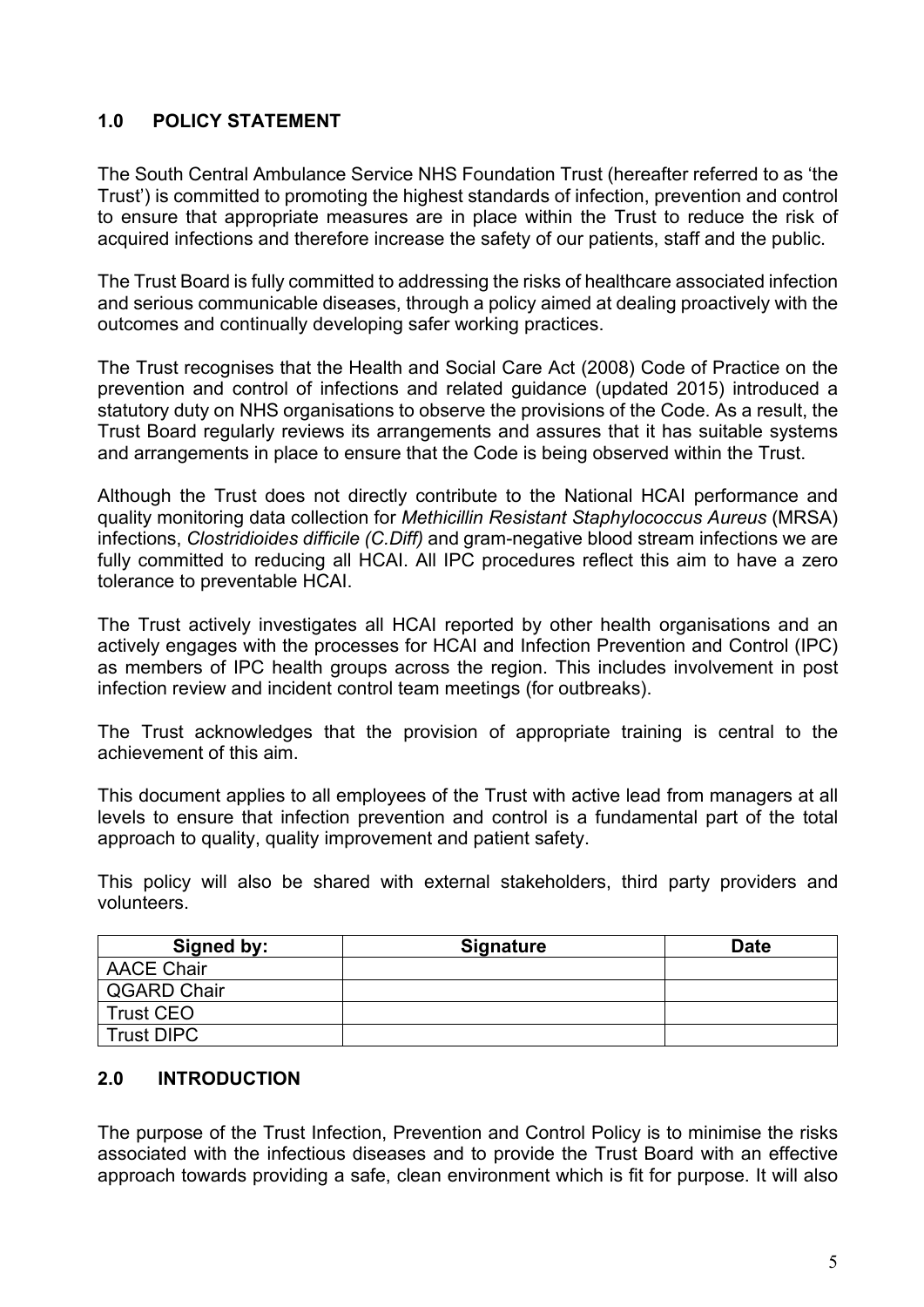provide safe working conditions and best practices for staff and the patients within their care.

This policy has been produced to outline our commitment to promoting the highest standards of infection prevention and control within the Trust. The policy and requirements for addressing the management of infection prevention and control has been developed in line with the following:

- The Health and Social Care Act 2008: Code of Practice for the Prevention and Control of Infections and related guidance (Department of Health; July 2015)
- The National Specifications for Cleanliness in the NHS: a framework for setting and performance measuring performance outcomes in ambulance trusts (National Patient Safety Agency: 2008)
- epic3: National Evidence-Based Guidelines for Preventing Healthcare-Associated Infections in NHS Hospitals in England (2017)
- NICE Guidance:
- Healthcare-associated infections: prevention and control in primary and community care (CG139)
- Healthcare-associated infections: prevention and control (PH36)
- Infection prevention and control (QS61)
- NHS Constitution for England
- NCGC NICE:
	- o Healthcare-associated infections: prevention and control in primary and community care (CG139)
	- o Healthcare-associated infections: prevention and control (PH36)
	- o Infection prevention and control (QS61)
- Health Technical Manual HTM07-01: Safe management of healthcare waste 2013
- NHSLA risk management standards for Ambulance Trusts.
- Department of Health's Essential Steps to Safe, Clean Care.
- IPC Commissioning Toolkit- Zero Tolerance of HCAI March 2013
- EU Directive 2010/32/EU (the Sharp Directive)
- Health & Safety (Sharp Instruments in Healthcare) Regulations 2013
- Immunisation Against Infectious Disease: The Green Book; (Public Health England 2013)
- Covid -19; IPC guidance for ambulance Services (GOV.UK; 2021)

All NHS Trusts have a statutory duty to comply with The Code, which stipulates;

*"Good infection prevention (including cleanliness)1 and prudent antimicrobial use are essential to ensure that people who use health and social care services receive safe and effective care. Effective prevention of infection must be part of everyday practice and be applied consistently by everyone. It is also a component of good antibiotic stewardship as preventing infections helps to reduce the need for antimicrobials."*

The policy has associated procedures relating to the minimising of risks associated with the control of infection. These procedures reflect current 'best practice' within the health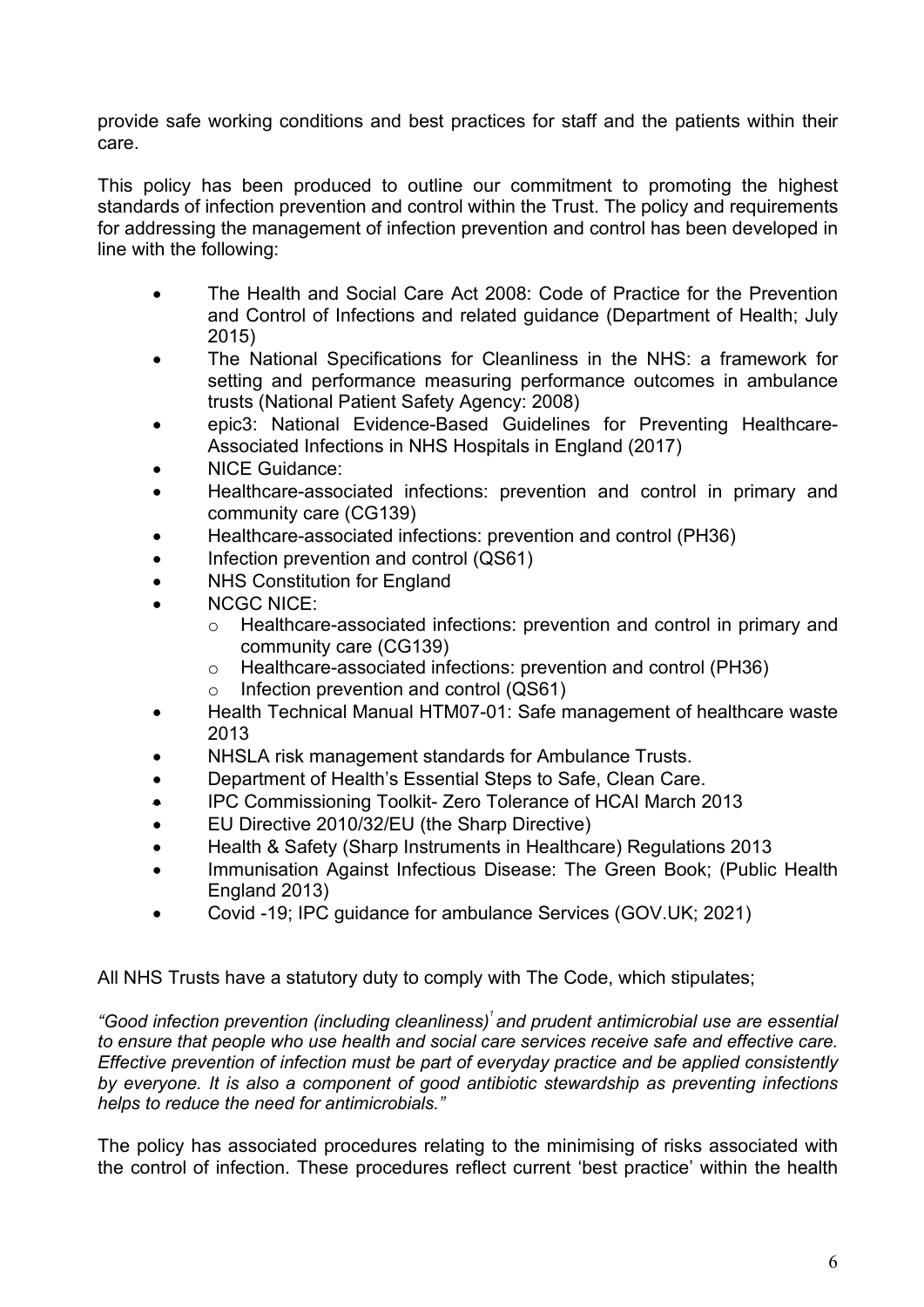care profession which have been validated by external specialists of infection prevention and control at Public Health England, Wales and Scotland, Public Health Agency Northern Ireland and NHS England/Improvement. Generic and specific risk assessments are included within the Trust's risk management systems and procedures.

The Infection Prevention and Control Policy and Procedures adopt routine protection measures known as 'Standard Precautions' which are based upon treating every patient as if they are a potential resevoirof infection. These precautions will minimise a large area of risk from infection, since the ambulance service will not know with the vast majority of patients, if there is an infection risk.

The Trust supports the Department of Health research which has led to healthcare organisations adopting a 'bare below the elbows' policy to reduce the risk of infection from contaminated sleeves, watches and jewellery. Prior to the commencement of a shift patient facing operational staff and staff/volunteers who are expected to respond to patients will be expected to remove all wrist/ hand jewellery (with the exclusion of one plain band ring) and nail adornments/varnish.

The Trust actively promotes an open and just culture and encourages incident reporting. The Trust believes it is imperative that the incident reporting system is used to allow for proactive as well as reactive risk management of healthcare associated infection.

The Trust is committed to ensuring that all staff take responsibility for infection prevention and control and that they receive the appropriate training and support to fulfil this responsibility.

#### <span id="page-6-0"></span>**3.0 SCOPE**

This policy applies to all staff in relation to all matters of Infection Prevention and Control.

It applies to all employees and non-executive directors of the Trust. It also extends to agency staff, service users, carers, contractors, volunteers, visitors and any other persons having lawful reason to be associated with the Trust, its premises, vehicles and equipment. The policy equally applies to staff and services of the Trust which operate in the pre-hospital setting, where staff are seconded to other healthcare organisations or people who are on work experience or training placement.

This policy allows for local provision of additional information but no separate or additional policy for local areas is permitted or supported.

The Health & Safety at Work Act 1974 places general duties upon all managers, employees, and suppliers of goods relating to health, safety and welfare. The introduction of the Management of Health and Safety at Work Regulations 1999 and The Control of Substances Hazardous to Health Regulations 1999, make more specific those duties placed upon Managerial Staff towards staff in their care and the protection of its workforce from infection risks, and any third parties who may be affected by the Trust's undertakings. Chemical, Biological, Radiological and Nuclear (CBRN) risks require specialist advice and training. The Department of Health provides this information, and the Trust has a team of specialists that are trained to deal with these risks. The key principles contained within this policy are relevant to CBRN activities within the Trust, however the Resilience Team are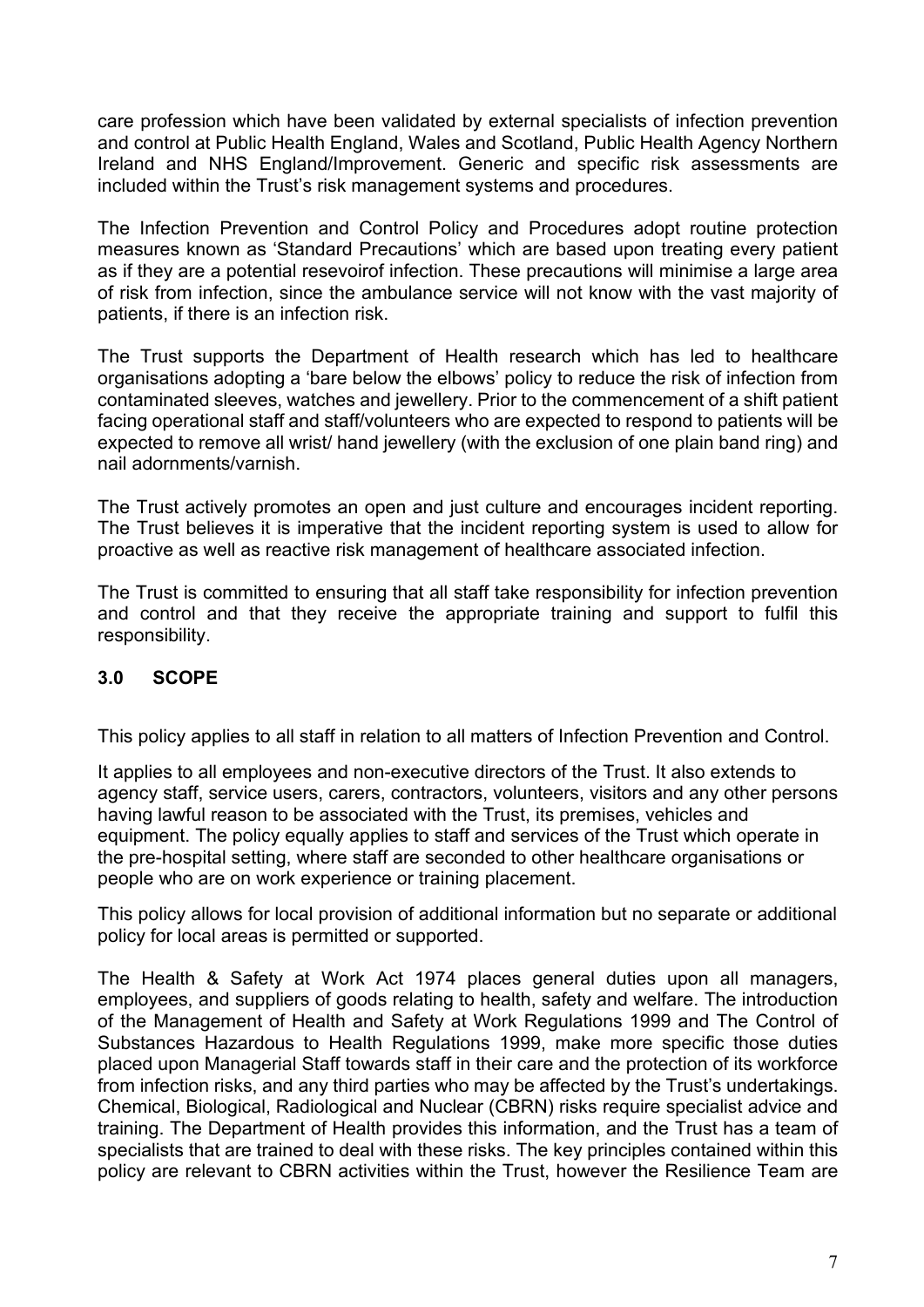responsible for providing policies, procedures, training and risk assessments relating specifically to CBRN.

#### <span id="page-7-0"></span>**4.0 OBJECTIVES**

- To affirm the Trust's commitment to the prevention and control of infection in both patients and staff, and to set the strategic direction for infection prevention and control initiatives.
- To provide a clear and comprehensive policy to assure infection prevention, control and decontamination arrangements throughout the Trust.
- The policy has a suite of associated procedures which underpin it.

#### <span id="page-7-1"></span>**5.0 AIMS**

The Trust aims to fulfil its duties to its employees by:

- Encouraging and empowering staff, at all levels, to adopt responsibility for their own health, safety and wellbeing and that of others who may be affected by their acts or omissions.
- Ensuring that staff are aware of how infections are transmitted and the steps they, as an individual, must take to adequately prevent and control such risks.
- Ensuring that staff at all levels receive the appropriate training in infection prevention and control, enabling them to be fully conversant with the risk to themselves and to the patients in their care (where applicable).
- Providing staff with clear work procedures and safe systems of work wherever applicable.
- Ensuring that staff have access to personal protective equipment to help reduce the risk of infection and that they are trained in its correct use.
- Ensuring staff are aware of techniques to maintain good personal hygiene.
- Ensuring staff are aware of techniques required to appropriately decontaminate equipment and vehicles, including all levels of decontamination.
- Ensure that the Trust actively promotes an open and just culture and encourages incident reporting and full investigations into IPC incidents so that lessons can be learned, shared and risks reduced.

#### <span id="page-7-2"></span>**6.0 ORGANISATIONAL FRAMEWORK**

#### **6.1 Infection Prevention and Control Governance Arrangements**

Infection prevention and control will be monitored through the Trusts governance structure which provides a robust mechanism for assuring infection prevention and control arrangements.

In line with the Health and Social Care Act 2008, Code of practice for the prevention and control of infections and related guidance there must be regular infection prevention and control meetings which are attended by the Director of Infection Prevention and Control (DIPC). This is achieved through the SCAS Patient Safety Group, where Infection Prevention and Control present monthly data and reports.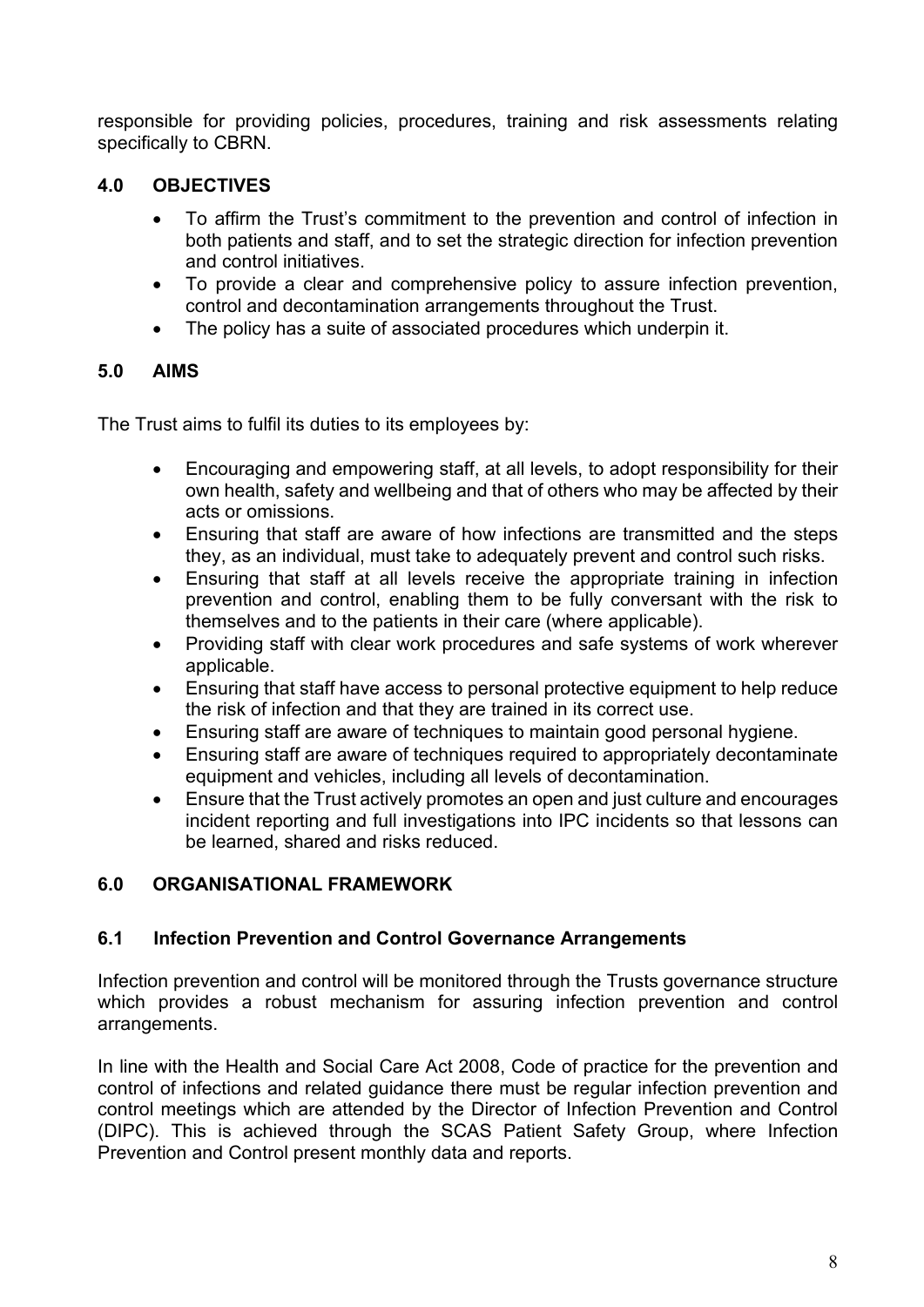#### **6.2 Organisational Structure**

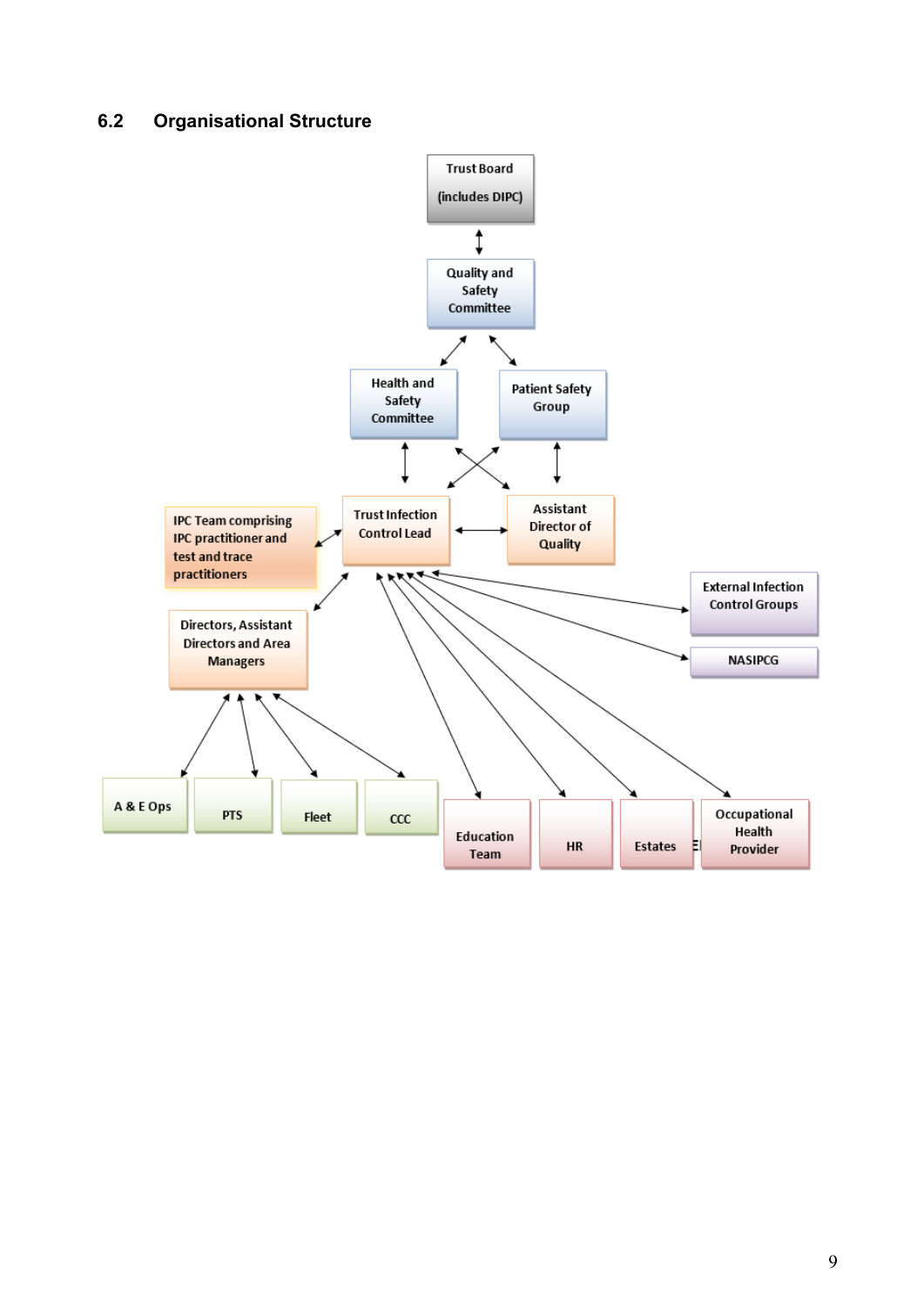#### <span id="page-9-0"></span>**7.0 RESPONSIBILITES AND DUTIES**

It is the responsibility of all the Trust employees to be familiar with the policy and procedures, and to adhere to them at all times.

#### **7.1 The Trust Board**

The Trust Board is committed to and responsible for the prevention and control of infection. The Trust Board will ensure that appropriate management systems for the prevention and control of infection are in place. Therefore patients, staff and other persons are protected against the risks of acquiring preventable healthcare associated infections through the provision of clean, safe, evidence-based care with an ethos of causing no preventable harm.

#### **7.2 Chief Executive Officer**

The Chief Executive of the Trust has overall statutory responsibility. The Chief Executive has delegated this responsibility to the Director of Patient Care who will act as the Director for Infection Prevention and Control (DIPC) and be directly accountable to the Trust Board.

In addition to this the Chief Executive has appointed a Non-Executive Director lead for infection prevention and control.

#### **7.3 Director of Infection Prevention and Control (DIPC) (Director of Patient Care)**

It is the responsibility and role of the DIPC to:

- provide oversight and assurance on infection prevention (including cleanliness) to the Trust board. They should report directly to the board but are not required to be a board member;
- be responsible for leading the Trust's infection prevention team;
- oversee local prevention of infection policies and their implementation;
- be a full member of the infection prevention team and antimicrobial stewardship committee and regularly attend its infection prevention meetings;
- have the authority to challenge inappropriate practice and inappropriate antimicrobial prescribing decisions;
- have the authority to set and challenge standards of cleanliness
- assess the impact of all existing and new policies on infections and make recommendations for change;
- be an integral member of the organisation's clinical governance and patient safety teams and structures, water safety group;
- produce an annual report and release it publicly as outlined in *Winning ways: working together to reduce healthcare associated infection in England.*

#### **7.4 Non-Executive Director IPC Lead**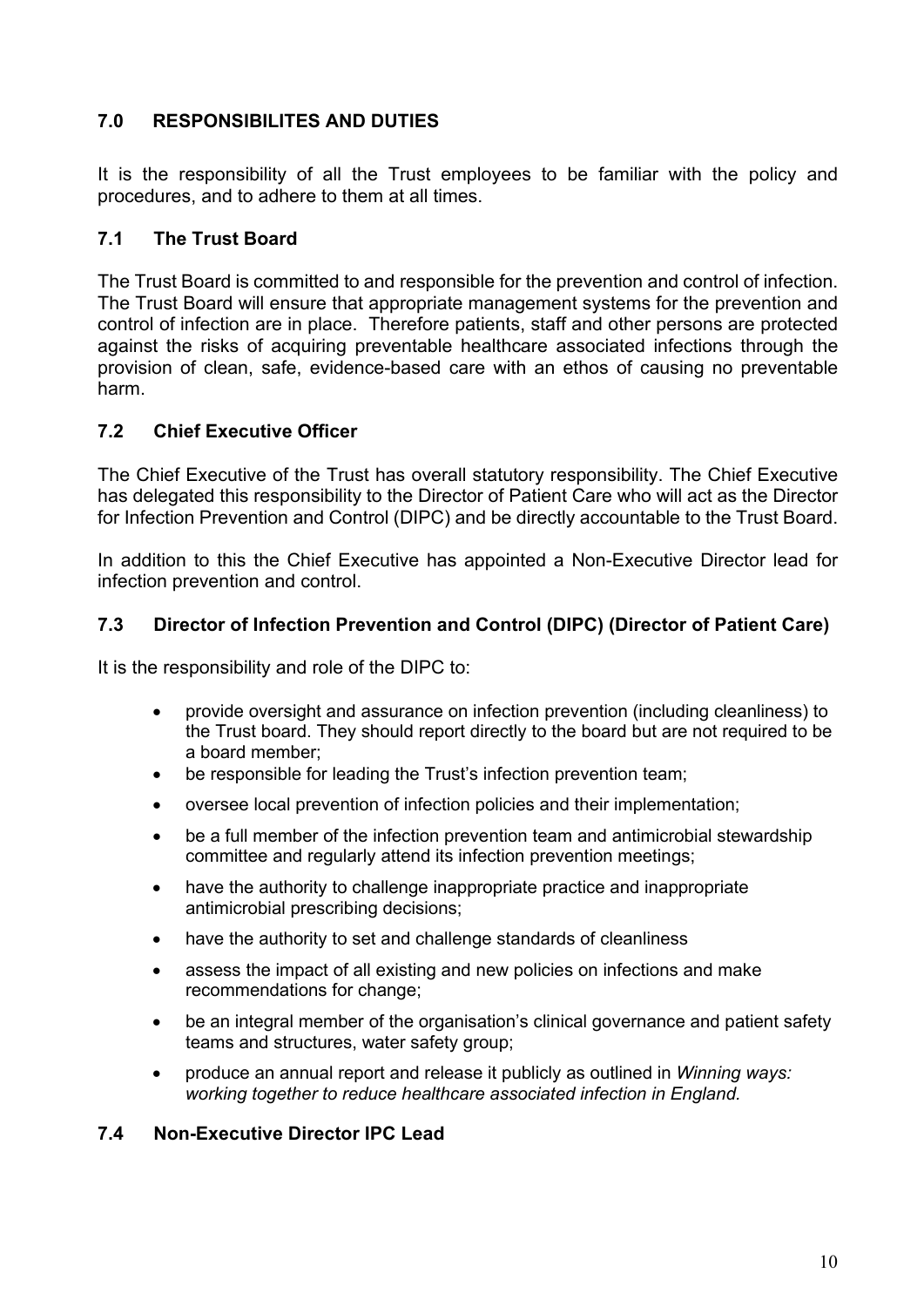The Non-Executive Director IPC lead is responsible for acting as a critical friend and providing constructive challenge and support to the DIPC from an independent, external perspective.

#### **7.5 Executive/Senior Directors**

Ensure the principles of the Trust's Infection Prevention and Control Policy and Procedures are adhered to within their own area of control, and that all area /directorate issues are reported appropriately throughout the Trust.

#### **7.6 Head of Infection Prevention & Control**

- Development of Trust wide Infection Prevention and Control Policy and Procedures compliant with legislation and 'best practice'.
- Monitoring compliance with infection prevention and control policies and procedures across the Trust.
- Ensuring any necessary revisions are undertaken to meet statutory, mandatory and Trust standards.
- To ensure communication to the appropriate Group of the Trust Board regarding infection prevention and control issues.
- Responsibility for ensuring the consistent working of the Infection prevention and Control Team.
- Ensure the provision of appropriate training regarding infection prevention and control.
- To ensure that there is a communication mechanism in place for staff at all levels regarding infection prevention and control issues including infection prevention and control incident reporting.
- To ensure that the *Infection Prevention* Team in conjunction with Service Delivery Teams complete audits regarding infection prevention and control.
- Development and implementation of annual infection prevention and control plan and annual report.
- Co-ordination of infection prevention and control management across the Trust and development of performance management framework.
- Provision of advice and support in relation to infection prevention and control issues by liaison with Public Health England.
- Responsibility for initiating a periodic review of infection prevention and control activities and making appropriate recommendations to ensure that the Trust maintains a current and valid infection prevention and control policy.
- Monitors and reports on any investigations in relation to HCAI incidents which the Trust may have been involved in and asked to investigate by other health organisations.
- Report directly to the registered provider
- Have the authority to challenge inappropriate practice, if appropriate, including antimicrobial prescribing practice
- Have the authority to set and challenge standards of cleanliness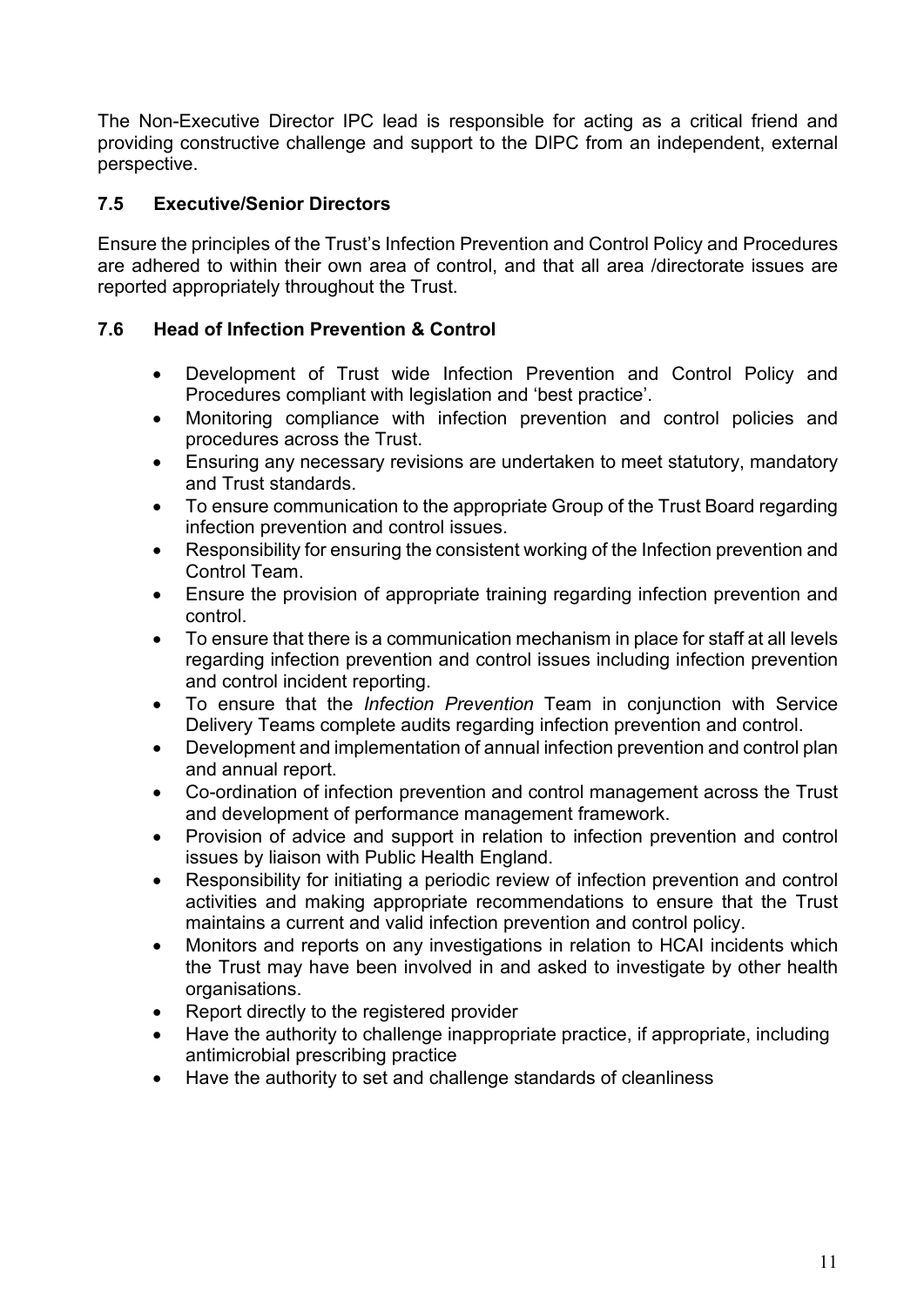#### **7.7 Decontamination Lead**

The Decontamination Lead will have overall responsibility for the decontamination and cleaning of ambulance vehicles and reusable equipment for Service Delivery in line with relevant national guidelines and ensure that there are associated cleaning schedules accessible to be seen by staff and the public.

#### **7.8 All Assistant Directors**

• Responsibility for ensuring adherence to the elements of infection prevention and control policy and procedures relevant to their own areas of control.

#### **7.9 Infection Prevention Control Team**

• The Trust must have an infection prevention and control team, which is appropriately qualified and has the capacity to oversee and monitor the systems in place to prevent and control the risk of infection. Although there is no set specified structure for the team it is recommended to consist of a Head of IPC, IPC Specialist and auditor.



ORGANISATIONAL CHART:

All Managers must ensure that infection prevention and control is treated as an integral part of their everyday role; as stated in the Management of Health and Safety at Work Regulations 1999. Their responsibilities include:

- Setting a good example to all staff and acting as a positive role model
- Ensuring that current legislative and mandatory requirements are met.
- Ensuring that the Trust Infection Prevention and Control Policy and procedures are made available to all staff and that it is maintained with necessary updates.
- Compliance with the Trust Infection Prevention and Control Policy and Procedures are monitored and where necessary, appropriate action is taken to mitigate risks reported.
- Adequate liaison and consultation is maintained with the Safety Representatives for staff.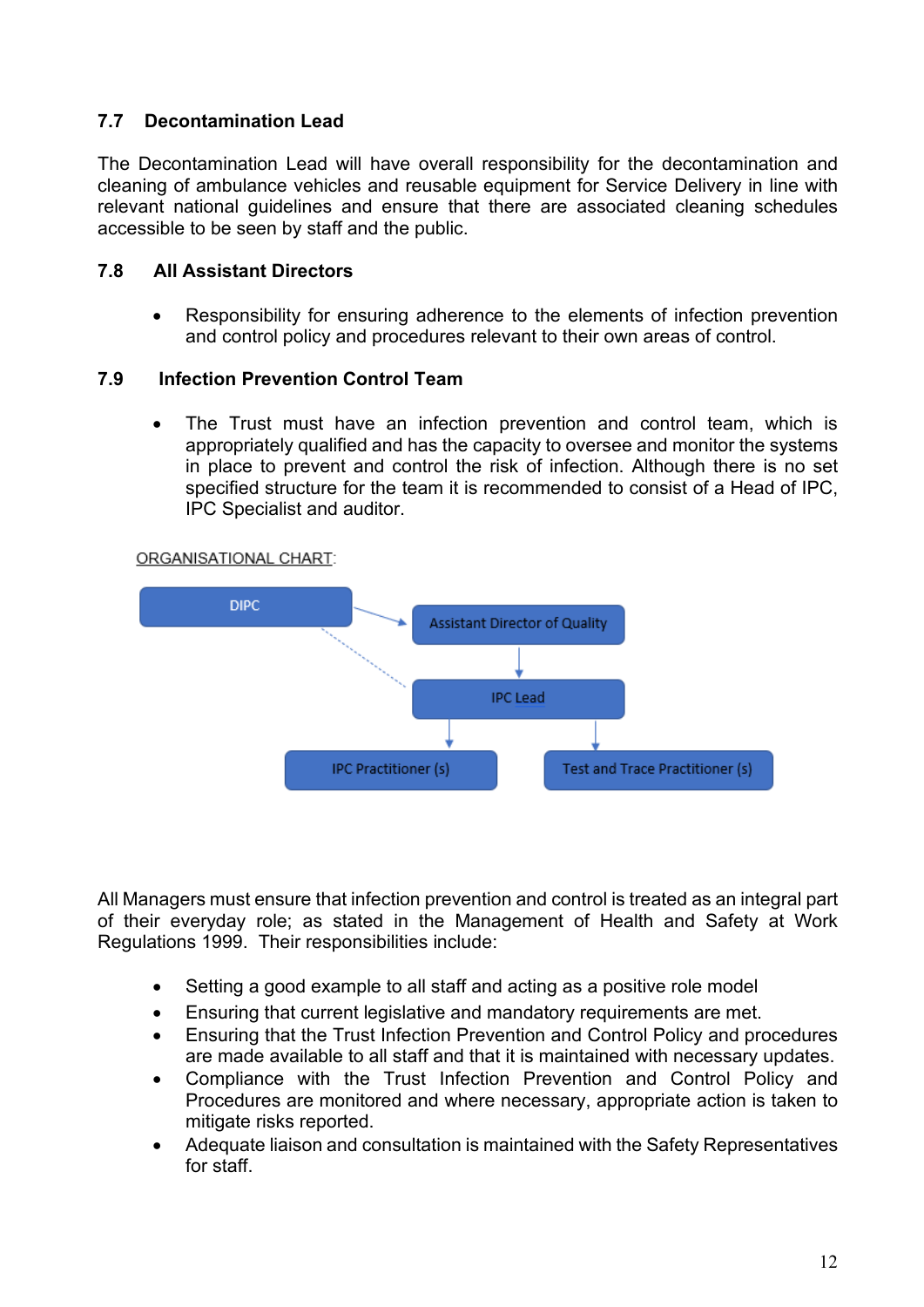- Adequate liaison and consultation is maintained with the Infection Prevention and Control Team.
- Regular inspections and audits of the workplace are undertaken and any defects identified are managed appropriately.
- Support is provided to ensure that continuous infection prevention and control audits can be undertaken, and action plans implemented where required.
- Information on infection prevention and control related matters is disseminated to all staff.
- All reported incidents, including near misses in relation to infection prevention and control are sufficiently investigated with appropriate action taken to prevent reoccurrence.

#### **7.11 All Employees**

The Health and Safety at Work Act 1974 also places duties upon Trust employees with regard to health, safety & welfare. Trust policies also require employees to take responsibility for their own and others safety. Therefore, the Trust staff must:

- Understand their responsibilities under this policy and related guidelines, to maintain and increase their knowledge of the subject relative to their role.
- Take reasonable care of their own safety and that of others who may be affected by their acts or omissions.
- All staff should be up to date with their routine immunisations, e.g. tetanus, diphtheria, polio and MMR. The MMR vaccine is especially important in the context of the ability of staff to transmit measles or rubella infections to vulnerable groups. While healthcare workers may need MMR vaccination for their own benefit, they should also be immune to measles and rubella to assist in protecting patients. Satisfactory evidence of protection would include documentation of having received two doses of MMR or having had positive antibody tests for measles and rubella (The Green Book 2013).
- Not intentionally or recklessly interfere with or misuse any equipment provided in the interests of health, safety and welfare.
- Wear the correct personal protective equipment when required and to immediately report any defects in such equipment.
- Ensure they always maintain good personal hygiene
- Ensure the cleanliness of equipment and vehicles they use, to reduce the potential of transmission of infection, thereby promoting patient and staff health, safety and wellbeing.
- Conform to the Trust policies and procedures.
- Ensure that any equipment for service, maintenance or repair that has been in contact with or has potentially been in contact with body fluids is cleaned and where necessary disinfected, prior to being sent for service, maintenance or repair.
- Report all incidents including near misses, as per the Trust incident reporting procedure.

#### **7.12 Occupational Health**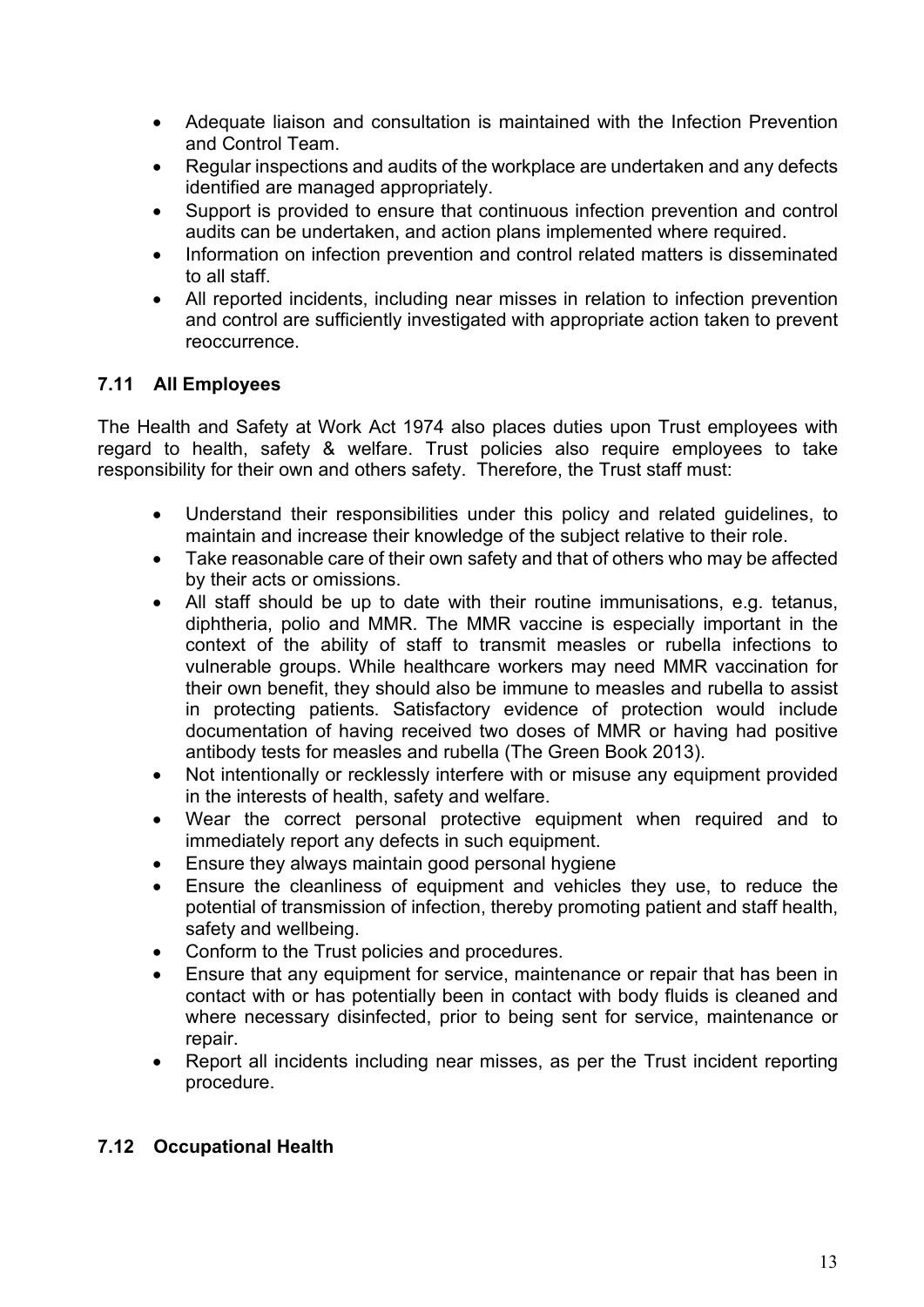The Trust provides an Occupational Health service to all employees. They hold specific responsibilities for infection prevention and control as outlined in the associated procedures. Occupational Health services provide specialist advice to the Trust on infection, prevention and control within their scope of expertise and in conjunction with the IPC team. This service is available to provide advice and counselling in relation to infection prevention and control issues.

Occupational Health are responsible for the follow up management and interventions following incidents of contamination, exposure or inoculation injuries.

Please be aware that immediate inoculation management should be undertaken through the emergency department.

The Trust has a work-based immunisation programme in place, which managed by occupational health services with appropriately qualified specialist (this does not include those vaccines required for foreign travel unless on Trust business). During such times where vaccine stock is limited Occupational Health are responsible for maintaining a database of staff who require vaccination to facilitate an timely catch up clinic when vaccination stock is replenished. Occupational Health are responsible for ensuring they share vaccination records with staff to ensure staff are aware of their immunisation status. These vaccines include.

**BCG** vaccine is recommended for healthcare workers who may have close contact with infectious patients. It is particularly important to test and immunise staff working in maternity and paediatric departments and departments in which the patients are likely to be immunocompromised, e.g. transplant, oncology and HIV units.

**Hepatitis B** vaccination is recommended for healthcare workers who may have direct contact with patients' blood or blood-stained body fluids. This includes any staff who are at risk of injury from blood-contaminated sharp instruments, or of being deliberately injured or bitten by patients. Antibody titres for hepatitis B should be checked one to four months after the completion of a primary course of vaccine. Such information allows appropriate decisions to be made concerning post-exposure prophylaxis following known or suspected exposure to the virus.

**Influenza** immunisation helps to prevent influenza in staff and may also reduce the transmission of influenza to vulnerable patients. Influenza vaccination is therefore recommended for healthcare workers directly involved in patient care, who should be offered influenza immunisation on an annual basis. This may be delivered through the Trust and not directly through Occupational Health.

**Varicella** vaccine is recommended for susceptible healthcare workers who have direct patient contact. Those with a definite history of chickenpox or herpes zoster can be considered protected. Healthcare workers with a negative or uncertain history of chickenpox or herpes zoster should be serologically tested and vaccine only offered to those without the varicella zoster antibody.

**Pertussis (whooping cough)** vaccine is recommended for all susceptible healthcare workers who have direct patient contact. Vaccination is recommended for all staff who have not been vaccinated in the last five years.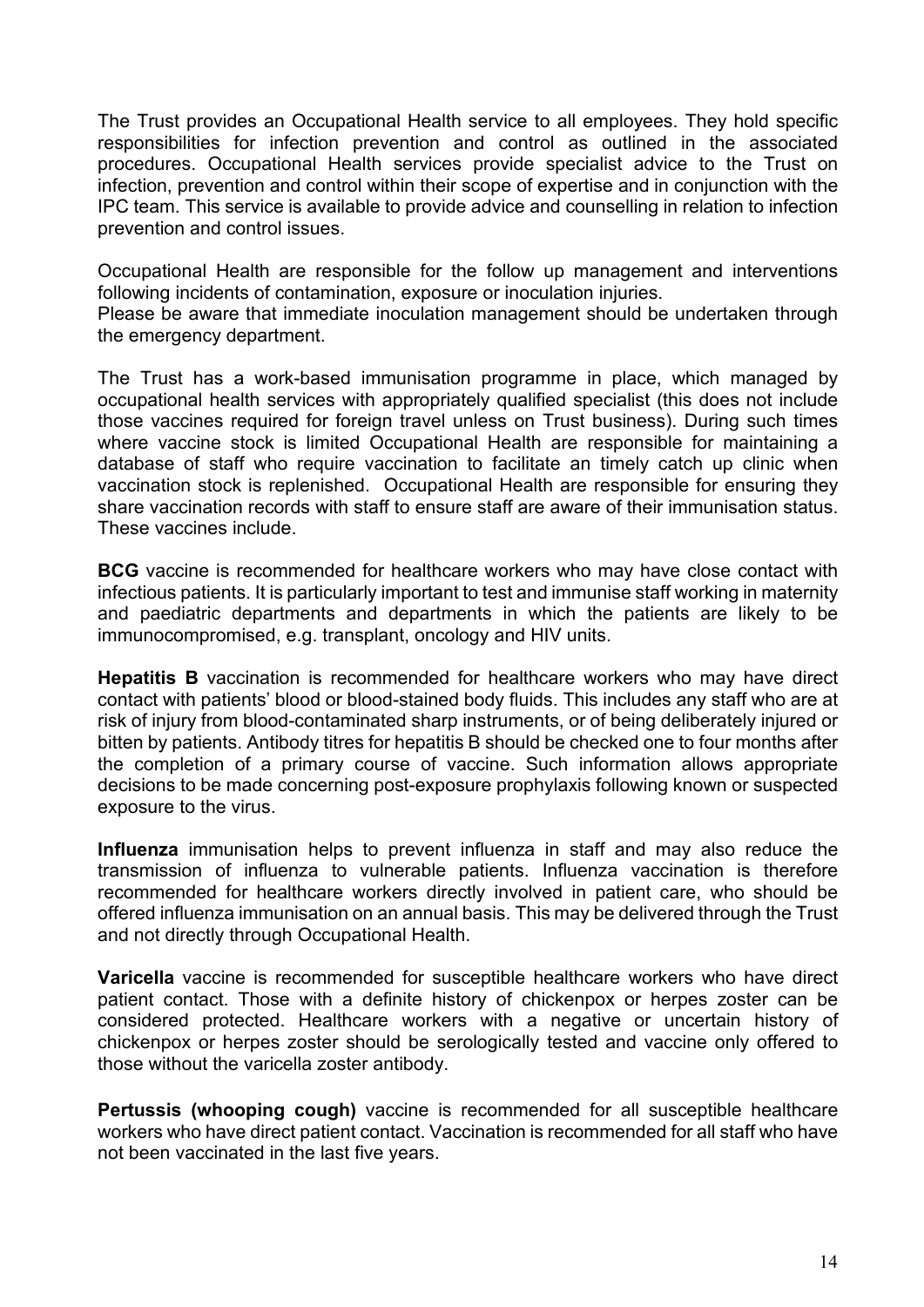#### <span id="page-14-0"></span>**8.0 EDUCATION AND TRAINING**

The Trust will ensure that all staff, contractors and other persons receive suitable and sufficient training, information and supervision on the measures required to prevent and control risks of infection.

All staff, during their induction process, will receive infection prevention and control awareness training.

All staff will receive statutory and mandatory infection prevention and control training and refresher training on a regular basis. This is based on the frequencies and content as outlined in Skills for Health and updated to include any specific risks identified in the Trust to ensure lessons learnt are shared.

Infection Prevention and Control Policies and Procedures will be made available to staff in a variety of formats including electronic and web based. They will be shown where to access this information as a follow up reference for use as necessary.

A training needs analysis for all staff will ensure that relevant infection prevention and control training is regularly reviewed and implemented across the Trust, in-line with national guidance.

Local managers will be expected to action where any deficiencies are identified. Training records of infection prevention and control instruction will be maintained and used as assuarnce evidence to internal and external agencies (i.e. NHSEi, CQC) that all clinical staff are routinely updated in current infection prevention and control practice.

The IPC team are responsible for developing, updating and reviewing the content for all IPC training delivered by Trust educators.

#### <span id="page-14-1"></span>**9.0 ASSURANCE AND COMPLIANCE**

The Trust has assessed the risks associated with healthcare associated infections and identified significant risks are detailed on the Board Assurance Framework. This framework provides structured assurances about where risks are being managed effectively and objectives are being delivered.

Sources of assurances include policies and procedures, internal performance management, Infection Prevention indicators, minutes of meetings, audit reports, and training records.

The Trust are required to sign a declaration to assess itself against core and developmental standards in relation to infection prevention and control, this will be shared with the appropriate regulatory body (CQC)The aim of this declaration is to determine priorities, and implement plans, to achieve any progress necessary to meet these standards on an annual basis.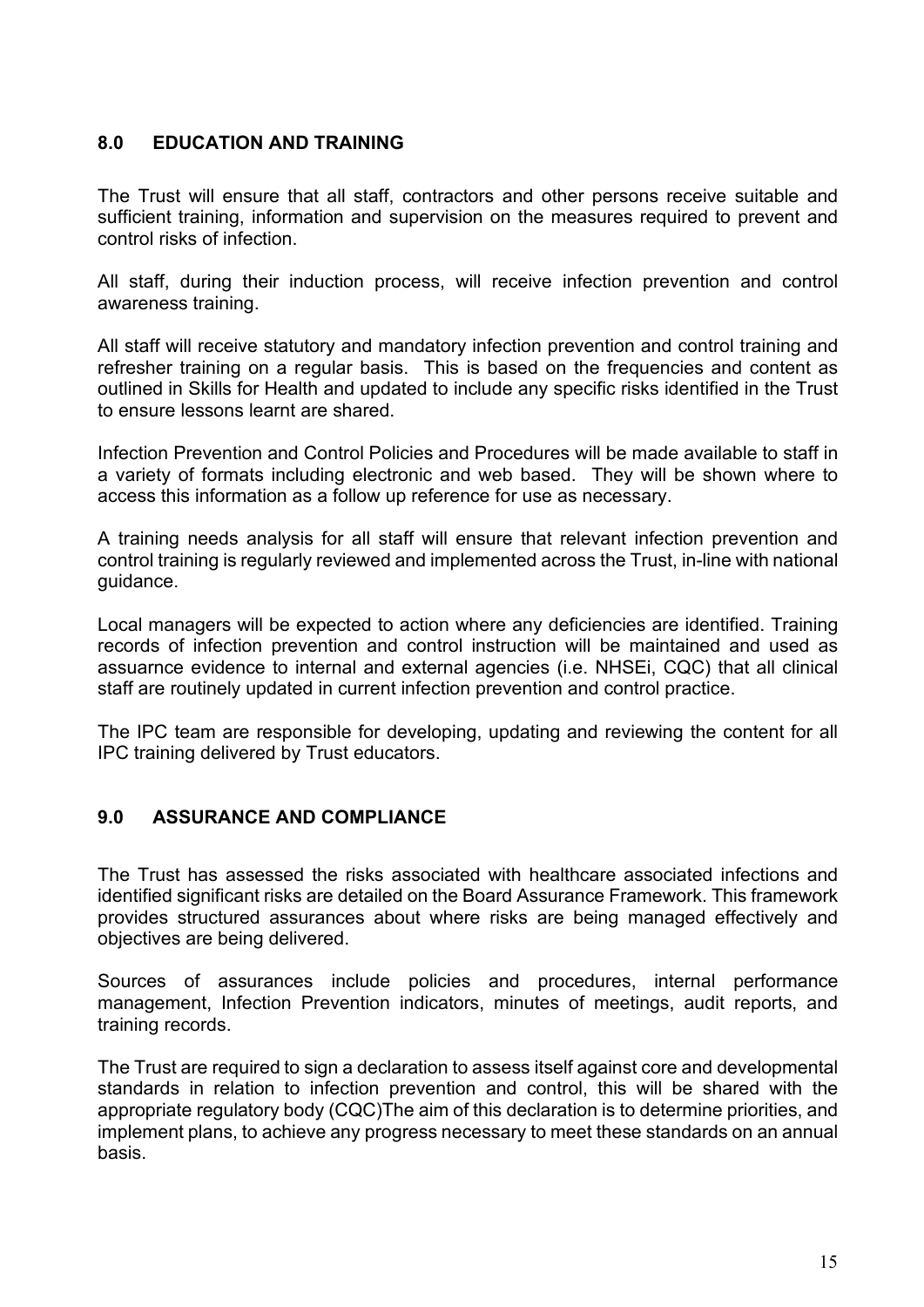The Trust will ensure external reporting to the Health and Safety Executive (HSE) under the Reporting of Injuries, Diseases and Dangerous Occurrences (RIDDOR) Regulations 1995, this includes work related dermatitis cases as well as communicable diseases which meet this threshold.

#### <span id="page-15-0"></span>**10. MONITORING**

The Chief Executive and the Board are responsible for monitoring the effectiveness of the Infection Prevention and Control Policy. The Board will receive annual infection prevention and control report, which is required to be published on the Trust website.

The annual Infection Prevention and Control Report will include:

- Progress against the annual infection prevention and control programme and action plan.
- Demonstrate the effectiveness of the policy through the presentation of audit information and identified improvements in infection prevention and control standards.
- Contain a summary of reported incidents reviewed by the infection prevention and control forum and resultant changes to practice.
- A review of all inoculation incidents
- Number of staff trained in infection prevention and control procedures through induction and statutory and mandatory education.

An infection prevention and control programme must be produced annually to maintain the Trusts compliance with local and national infection prevention and control policy and to achieve compliance with the Health and Social care act 2008 Code of practice for the prevention and control of infections and related guidance. The implementation and progress will be monitored by the infection prevention and control governance structures and against the infection prevention and control programme

This policy and associated infection prevention and control procedures will be monitored for their effectiveness by the Infection Prevention and Control team to ensure that they continue to reflect best practice and remain consistent with the Trusts clinical protocols and other relevant policies.

Monitoring will also take place through the Trusts audit programme and reported at each IPC meeting.

The Trust is monitored externally by the NHS Resolution, and the Regulatory Body In order to achieve compliance the Trust is required to provide relevant and sufficient evidence in meeting these standards.

#### **10.1 Inoculation and Contamination incidents**

All staff have a duty to report any inoculation and contamination incidents. Incidents are monitored by the *Infection Prevention* and Control Team who report these to the Infection Prevention and Control meetings. Any deficiencies or issues are actioned accordingly as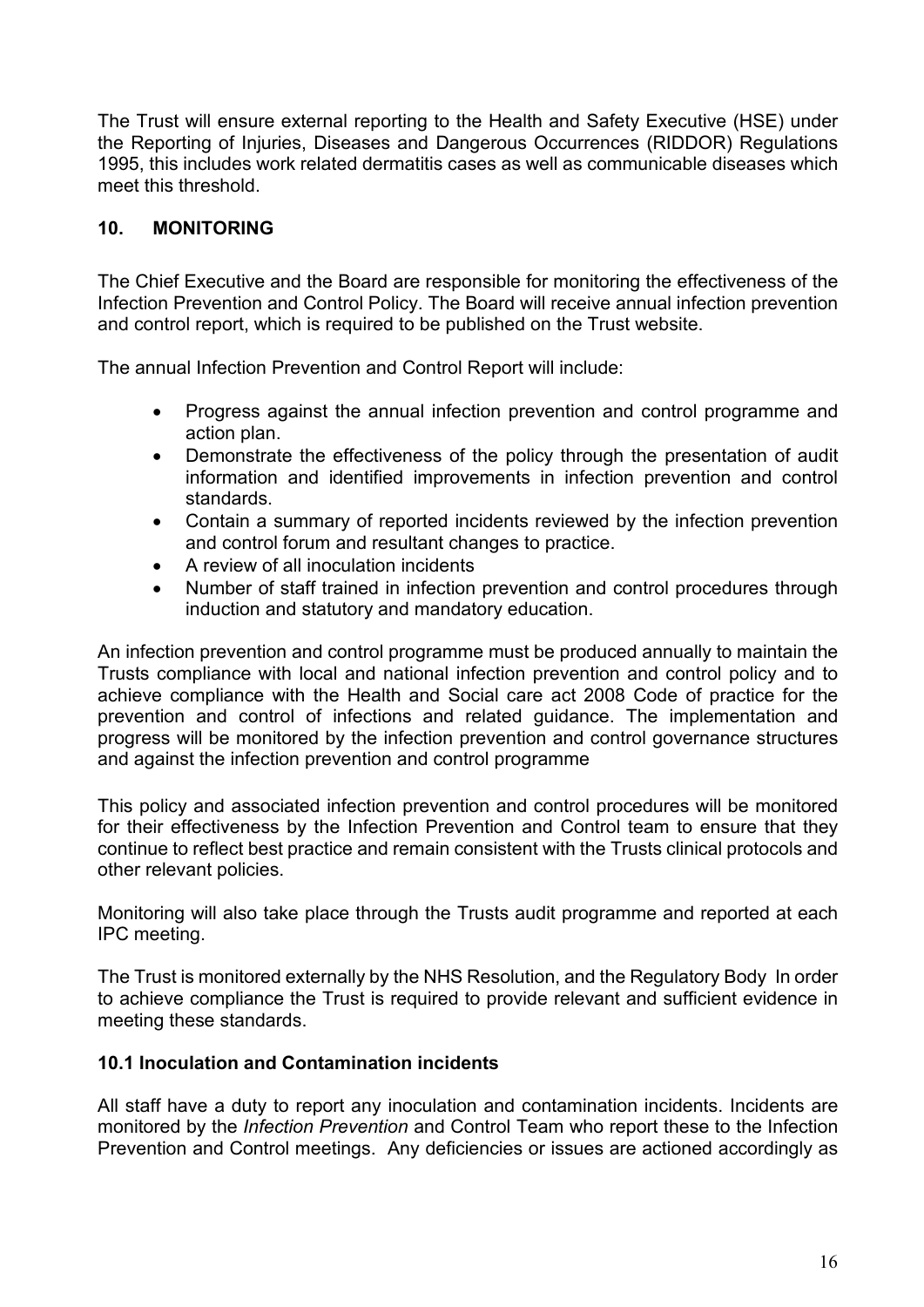part of the infection prevention and control action plan. Any risks identified are highlighted and, where appropriate, added to the appropriate risk register.

#### **10.2 Infection Prevention and Control**

The Trust's Infection Prevention and Control policy and its associated procedures detail the requirements set out in the standards, these include information on staff training, staff duties, incident reporting, information for staff and patients and infection prevention and control monitoring. An Infection Prevention and Control report is submitted monthly to the Patient Safety Group which contains the infection prevention and control assurance framework and provides the assurance to the group on all infection prevention and control matters with a detailed status position, action plan and annual audit programme. Any risks are identified, mitigation actioned where appropriate and added to the Risk Register as necessary.

The Process for monitoring the effectiveness of the above standards is through the following actions:

- Completion of Incident report form and investigation by local managers.
- Incident reporting statistics and trend analysis monitoring.
- 'Lessons learnt' and action plans.
- Infection Prevention and Control Forum monitor incidents and make any recommendations.
- Trust Incident learning Forum monitor and make any recommendations.
- Training records.
- Annual audit plan and action plan monitoring.

#### <span id="page-16-0"></span>**11. AUDIT**

To Infection prevention and control environmental audits should be performed throughout the Trust, in accordance with the IPC audit programme.

All Trust ambulance station premises and ambulance vehicles will be subjected to regular audit and inspection in line with the Health and Social Care Act 2008.

The Trust's Infection Prevention and Control Audit tool has been developed to report on key performance indicators including:

- The decontamination and cleanliness of ambulance vehicles and medical devices
- The knowledge and competency of staff on IPC practice at the point of care
- The storage of medical consumables and equipment
- The safe management, handling and disposal of clinical waste and sharps
- The safe management and handling of linen (if applicable)
- The general hygiene of ambulance stations, including both clinical and non-clinical areas
- Local ownership of IPC standards by local management teams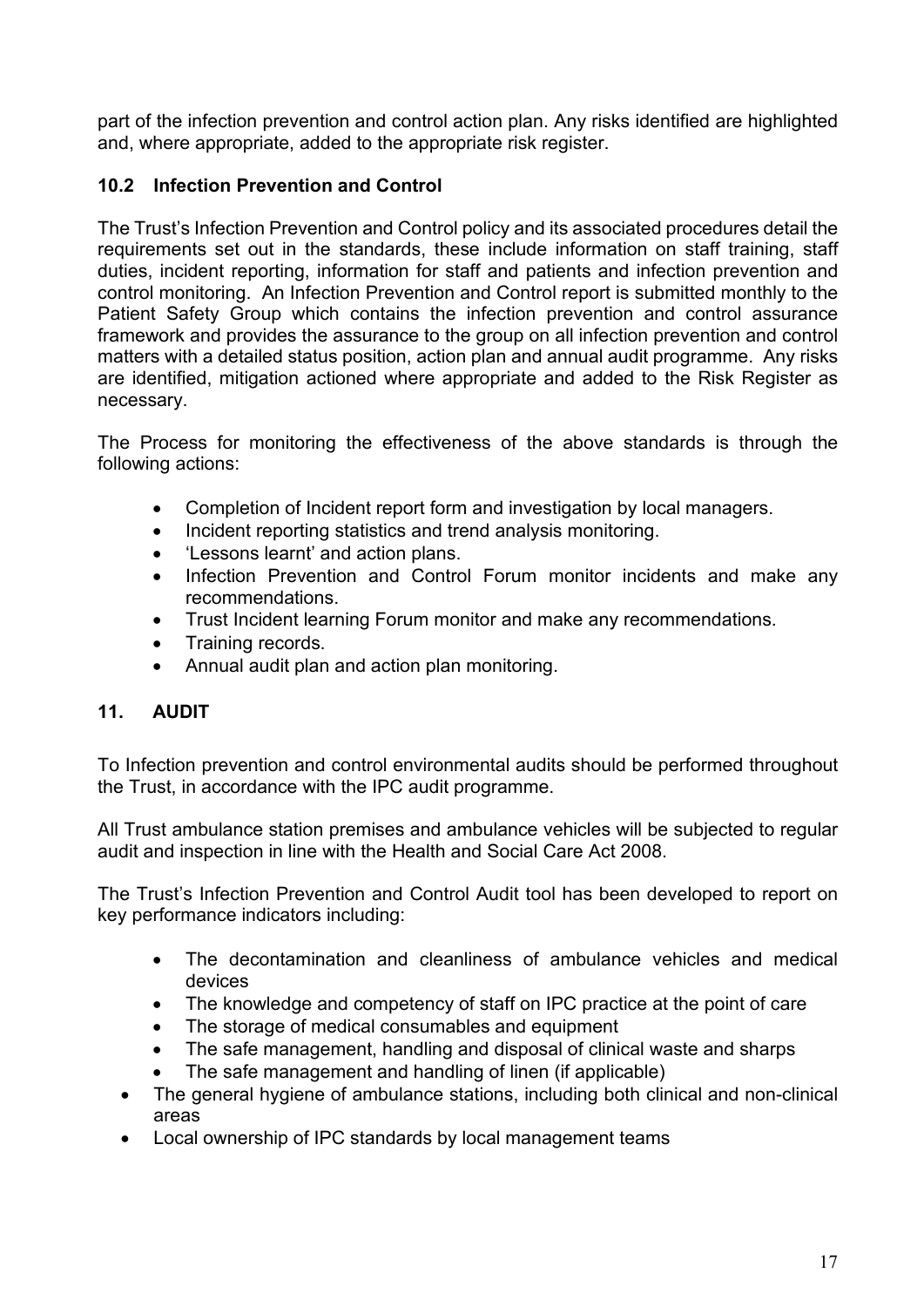These audits will be undertaken in line with the Trusts IPC audit programme. Audit data is reported up to Patient Safety Group for assurance purposes .

#### **11.1 Quality Assurance Review Visits**

A quality assurance review visit, with a focus on IPC, may be requested by the IPC meeting, DIPC or Non-Executive Director as appropriate. This may include a review of sharps injuries, hand hygiene audits, work acquired infections, work related injuries etc. as part of Key performance indicator work.

#### **11.2 Peer Review**

Peer review can be requested through and by the National Ambulance IPC Group or QGARD. This will be completed annually as a desktop exercise (benchmarking) and on alternate years as a direct observation visit to the peer Trust. These can be requested outside of this schedule if there are specific concerns, either by QGARD or the Trust.

#### <span id="page-17-0"></span>**12. INFORMATION SHARING**

When transporting patients from one healthcare setting to another the Trust will ensure that information is passed between the two settings including the Patients infection status and that any infection prevention and control risks or issues have been identified and actioned appropriately. Information regarding the risks and nature of HCAI's that are relevant to the patient's own care must be communicated.

Infection Prevention and Control information is shared between the Trust and its occupational health providers in order to protect staff and patients from risks.

Infection Prevention and Control information is shared with Public Health England, Public Health Wales, Public Health Scotland, Public Health Agency (as appropriate); Commissioners of the Trust services; Enforcement Agencies and other NHS partner organisations in order to comply with legal requirements or reduce the potential risks associated with the transmission of Healthcare Associated Infection information HCAI's (i.e. MRSA, C Diff etc.).

Infection Prevention and Control information will be made available for Patients and the Public. These will include posters, leaflets and Internet information on the Trust Infection Prevention and Control Policies and Procedures, and the Trusts arrangements for reducing HCAI's.

#### <span id="page-17-1"></span>**13. EQUALITY AND DIVERSITY**

This policy embraces diversity, dignity and inclusion in line with emerging Human Rights guidance. We recognise, acknowledge, and value differences across all people and their backgrounds. We will treat everyone with courtesy and consideration and ensure that no one is belittled, excluded, or disadvantaged in any way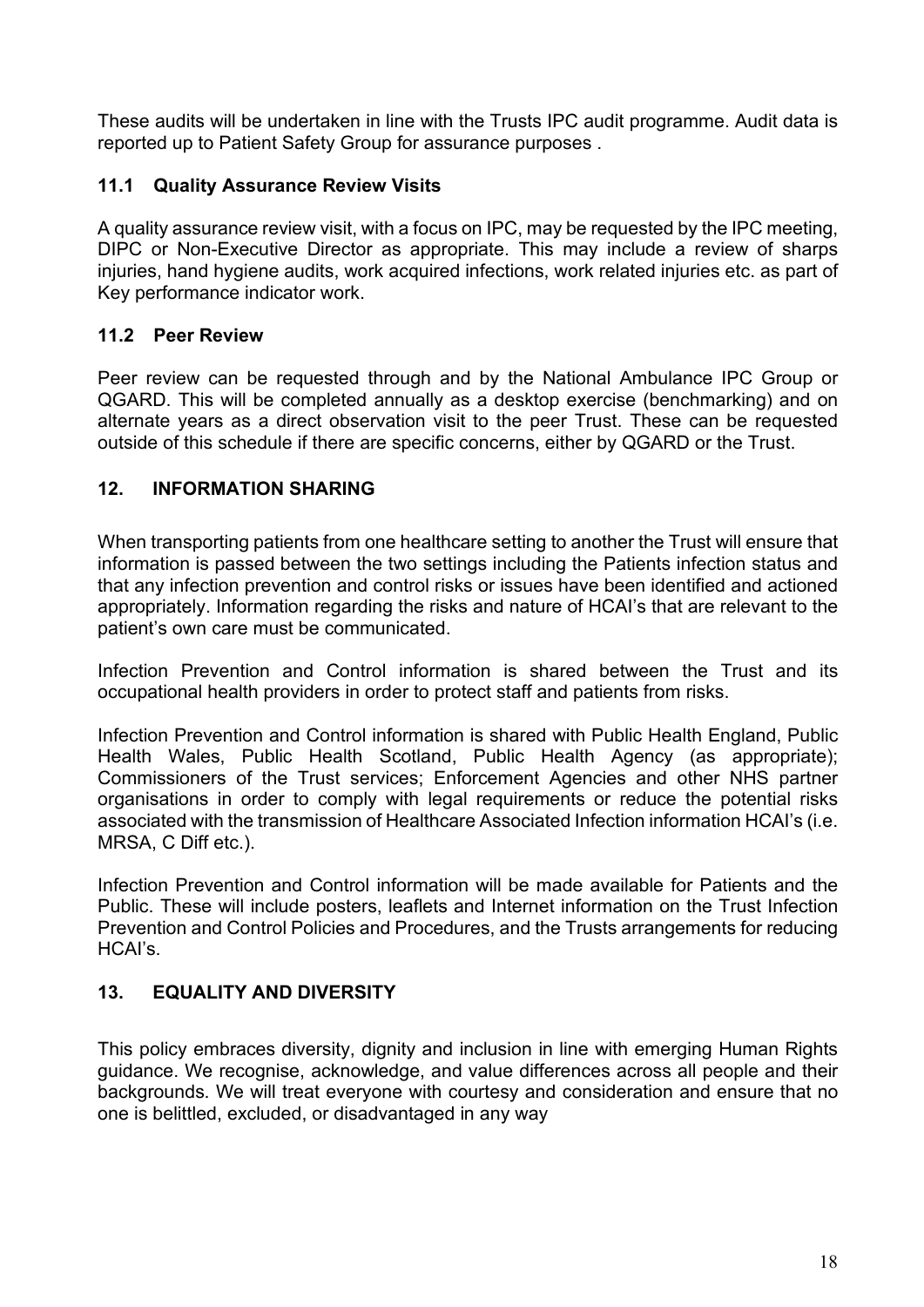The Trust supports Equality and Diversity and an Equality Impact Assessment of this policy has been undertaken.

#### <span id="page-18-0"></span>**14. DOCUMENT DEVELOPMENT AND REVIEW**

The Infection Prevention and Control Policy and associated procedures have been developed in consultation with the National Ambulance Service Infection prevention and control Group and Public Health England, Public Health Wales, Public Health Scotland, Public Health Agency (as appropriate).

QGARD and AACE are responsible for the overarching approval of the policy document.

The National Ambulance Service IPC Group is responsible for ensuring that the policy is reviewed on a regular basis. This will ensure that it remains current, complying with legislation, national guidance and therefore reflecting 'best practice'.

#### <span id="page-18-1"></span>**15. RELATED POLICIES AND PROCEDURES**

The Trust has developed Infection Prevention and Control Procedures so that staff understand their personal responsibilities for controlling and preventing infection. The procedure document provides information relating to the mechanisms involved in the spread of infection; personal hygiene; personal protective equipment; cleaning of vehicles and equipment and other issues such as the management of healthcare waste. The Trust reviews infection prevention and control procedures annually to ensure that they continue to reflect best practice.

The Trust has various policies and procedures that support this policy:

- **Infection Prevention and Control Procedures (see appendices)**
- **Communicable Diseases Policy**
- Waste Management Procedures Estates
- Linen Management Policy
- Covid -19 social distancing and decontamination policies
- Covid-19 Test and Trace Policy
- Incident Reporting and Investigation Policy Health and Safety
- Risk Management Strategy and Policy Health and Safety
- **EXEC** Latex Sensitivity Policy Health and Safety
- HAZMAT plan including decontamination RSO
- Pandemic Flu Plan RSO
- **Health and Safety Policy**
- Control of Substances Hazardous to Health (COSHH) Assessments
- Vehicle and station cleaning schedules and audit documentation (Audit Online)

Related IPC procedures are appendices to this policy. All elements first issued October 2021 replace 2018 IPC Policy Version. Other policies will continue to be produced and implemented by the Trust which supports the prevention and control of Infection.